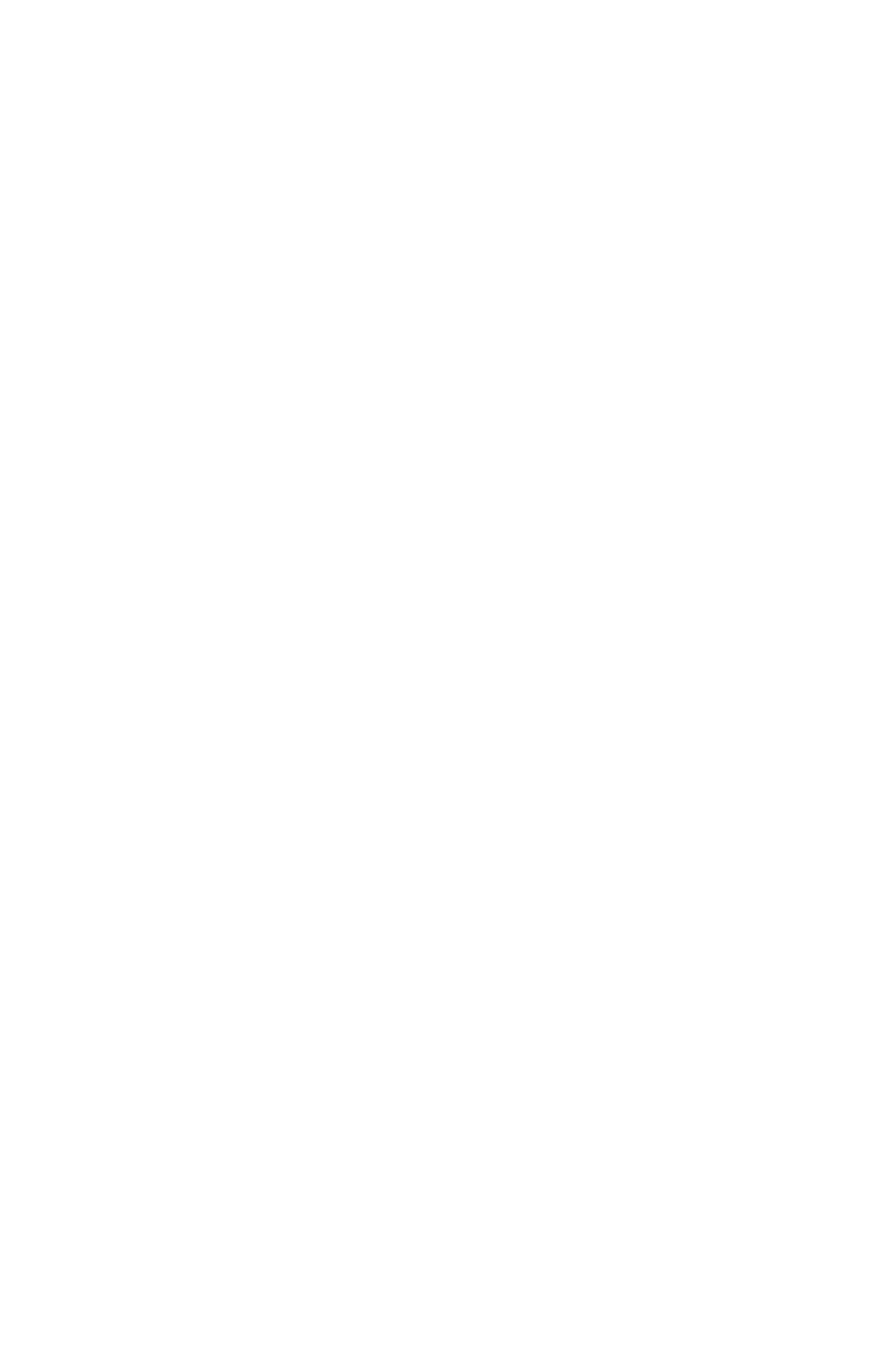## **SAFETY PRECAUTIONS**

The following are general safety precautions that are not necessarily related to any specific part or procedure and do not necessarily appear elsewhere in this publication. These precautions must be throughly understood and apply to all phases of operation and maintenance.

### **KEEP AWAY FROM LIVE CIRCUITS**

Operating personnel must at all times observe normal safety regulations. Do replace components or make adjustments to the inside of the test equipment with a high voltage supply turned on. To avoid casualties, always disconnect power.

### **DO NOT SERVICE OR ADJUST ALONE**

Operating personnel must at all times observe normal safety regulations. Do not attempt to replace parts or disconnect an RF transmission or any other high voltage line while power is applied. When working with high voltage always have someone present who is capable of rendering aid if necessary. Personnel working with or near high voltage should be familiar with modern medthods of resuscitation.

### **SAFETY EARTH GROUND**

An uninterruptible earth safety ground must be supplied from the main power source to test instruments. Grounding one conductor of a two conductor power cable is not sufficient protection. Serious injury or death can occur if this grounding is not properly supplied.

### **SHOCK HAZARD**

HIGH VOLTAGE is used in the operation of this equipment. DEATH ON CONTACT may result if personnel fail to observe safety precautions. Learn the areas containing high voltages in each part of the equipment. Be careful not to contact high voltage connections when installing or operating this equipment.

### **CHEMICAL HAZARD**

Solvents used to clean parts are potentially dangerous. Avoid inhalation of fumes and also prolonged skin contact.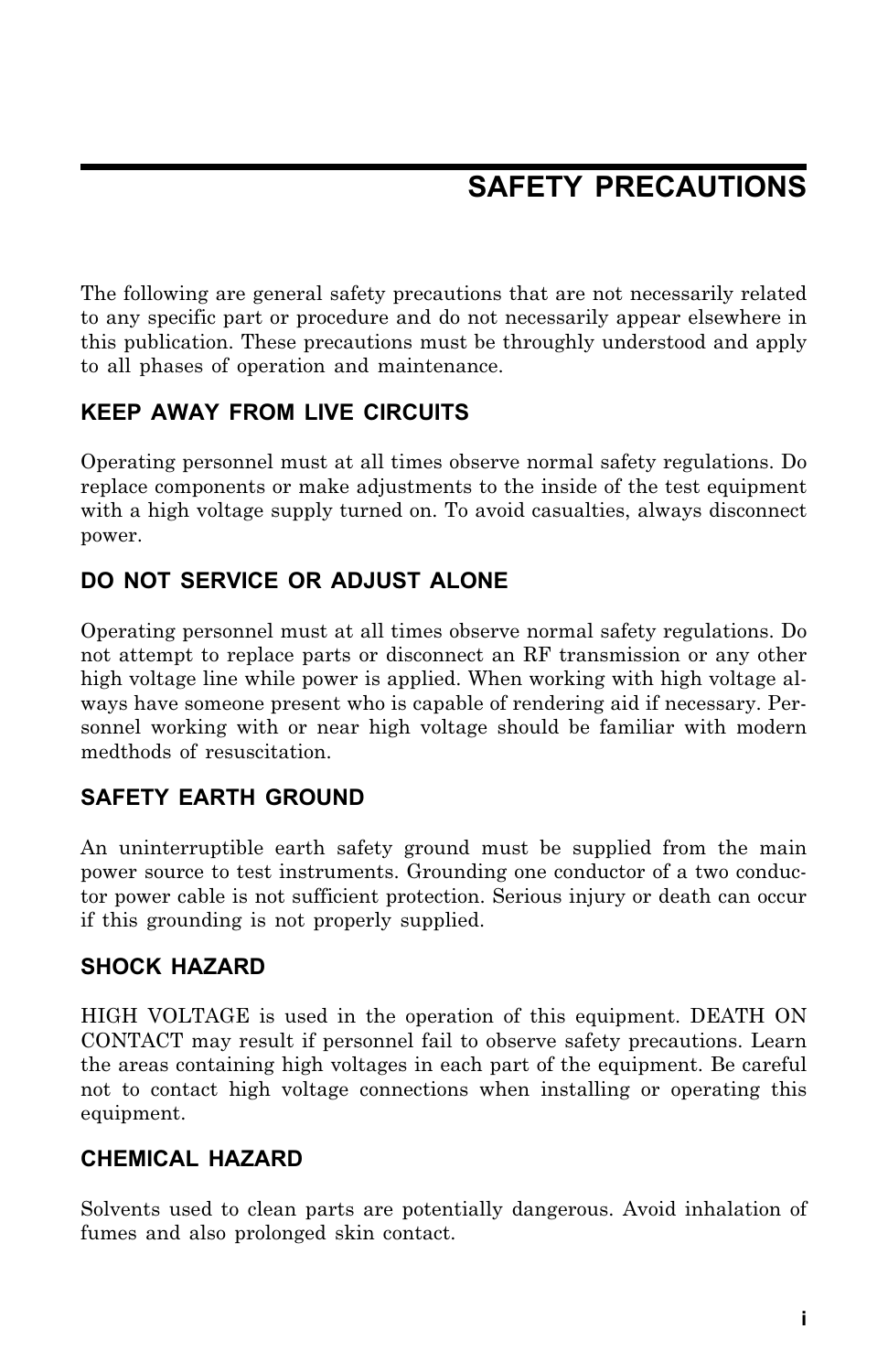### **RESUSCITATION**

Personnel working with or near high voltages should be familiar with modern methods of resuscitation.

### **SAFETY SYMBOLS**

#### WARNING

Warning: Warning notes call attention to a procedure, which if not correctly performed could result in personal injury.

#### **CAUTION**

Caution: Caution notes call attention to a procedure, which if not correctly performed could result in damage to the instrument.

#### **8135 WARNING STATEMENTS**

The following safety warnings appear in the test where there is danger to operating and maintenance personnel and are repeated here for emphasis.

#### WARNING

When power is in the upper range of the load's capacity, the radiator will become hot - care should be used in touching the equipment.

#### WARNING

Never attempt to disconnect the equipment from the transmission line while RF power is being applied. Leaking RF energy is a potential health hazard.

### **8135 CAUTION STATEMENTS**

The following equipment cautions appear in the text whenever the equipment is in danger of damage and are repeated here for emphasis.

#### **CAUTION**

Do not operate this equipment continuously above the rated 150 W.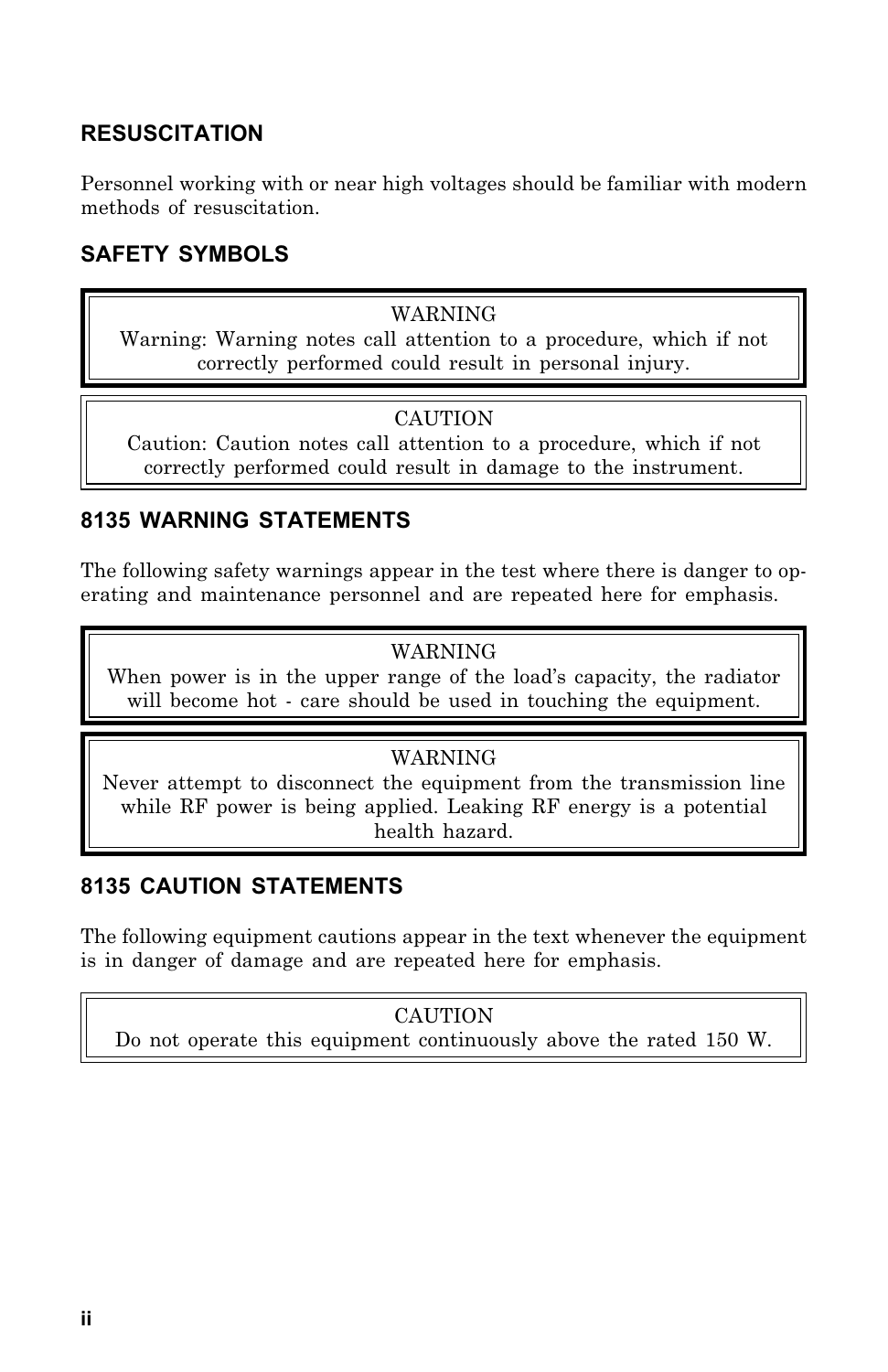## **About This Manual**

This instruction book covers the models 8135 and 8135A Termaline Coaxial Load Resistor.

This instruction book is arranged so that essential information on safety is contained in the front of the book. Reading the Safety Precautions Section before operating the equipment is strongly advised.

The remainder of this Instruction Book is divided into Chapters and Sections. At the beginning of each chapter a general overview will be given, describing the contents of that chapter.

### **OPERATION**

First time operators should read Chapter 1 - Introduction and Chapter 3 - Installation, to get an overview of equipment capabilities and how to install it. An experienced operator can refer to Chapter 4 - Operating Instructions. All instructions necessary to operate the equipment, are contained in this section.

### **MAINTENANCE**

All personnel should be familiar with preventative maintenance found in Chapter 5 - Maintenance. If a failure should occur, the troubleshooting section will aid in isolating and repairing the failure.

### **PARTS**

For location of major assemblies or parts refer to the parts lists and associated drawings in Chapter 5.

### **CHANGES TO THIS MANUAL**

We have made every effort to ensure this manual is accurate at the time of publication. If you should discover any errors or if you have suggestions for improving this manual, please send your comment to our factory. This manual may be periodically updated, when inquiring about updates to this manual refer to the part number and revision level on the title page.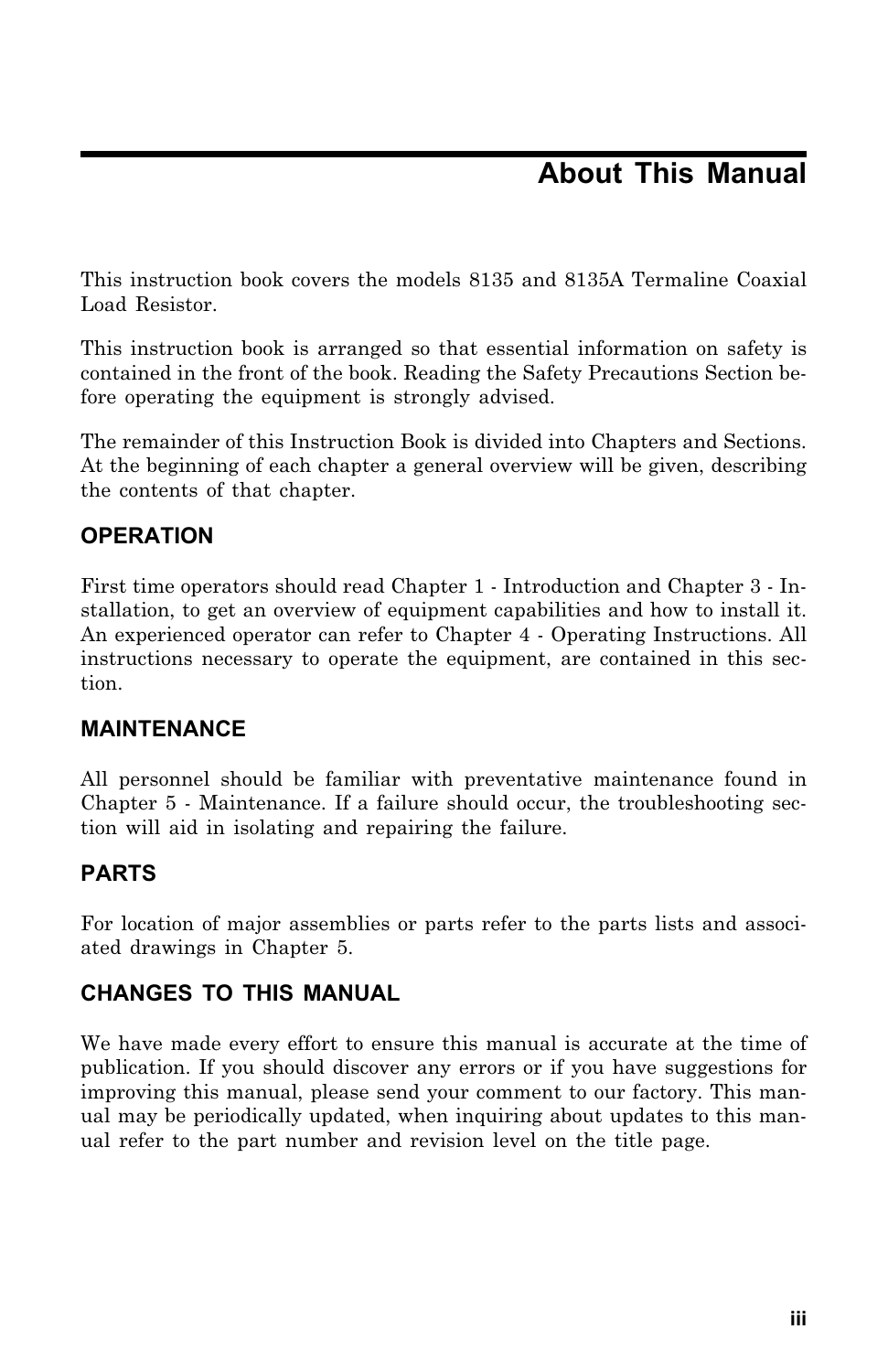# **Table Of Contents**

| Safety Precautions. i                                                                          |
|------------------------------------------------------------------------------------------------|
|                                                                                                |
|                                                                                                |
|                                                                                                |
|                                                                                                |
|                                                                                                |
| Performance Characteristics and Capabilities 1                                                 |
|                                                                                                |
| Power and Utility Requirements 1                                                               |
| Environmental Requirements. 1                                                                  |
|                                                                                                |
|                                                                                                |
| Tools and Test Equipment 1                                                                     |
| Theory of Operation. 3                                                                         |
|                                                                                                |
|                                                                                                |
|                                                                                                |
|                                                                                                |
|                                                                                                |
| Operating Instructions. 7                                                                      |
| Use and Function of Controls. 7                                                                |
| Initial Adjustment $\ldots \ldots \ldots \ldots \ldots \ldots \ldots \ldots$<br>$\overline{7}$ |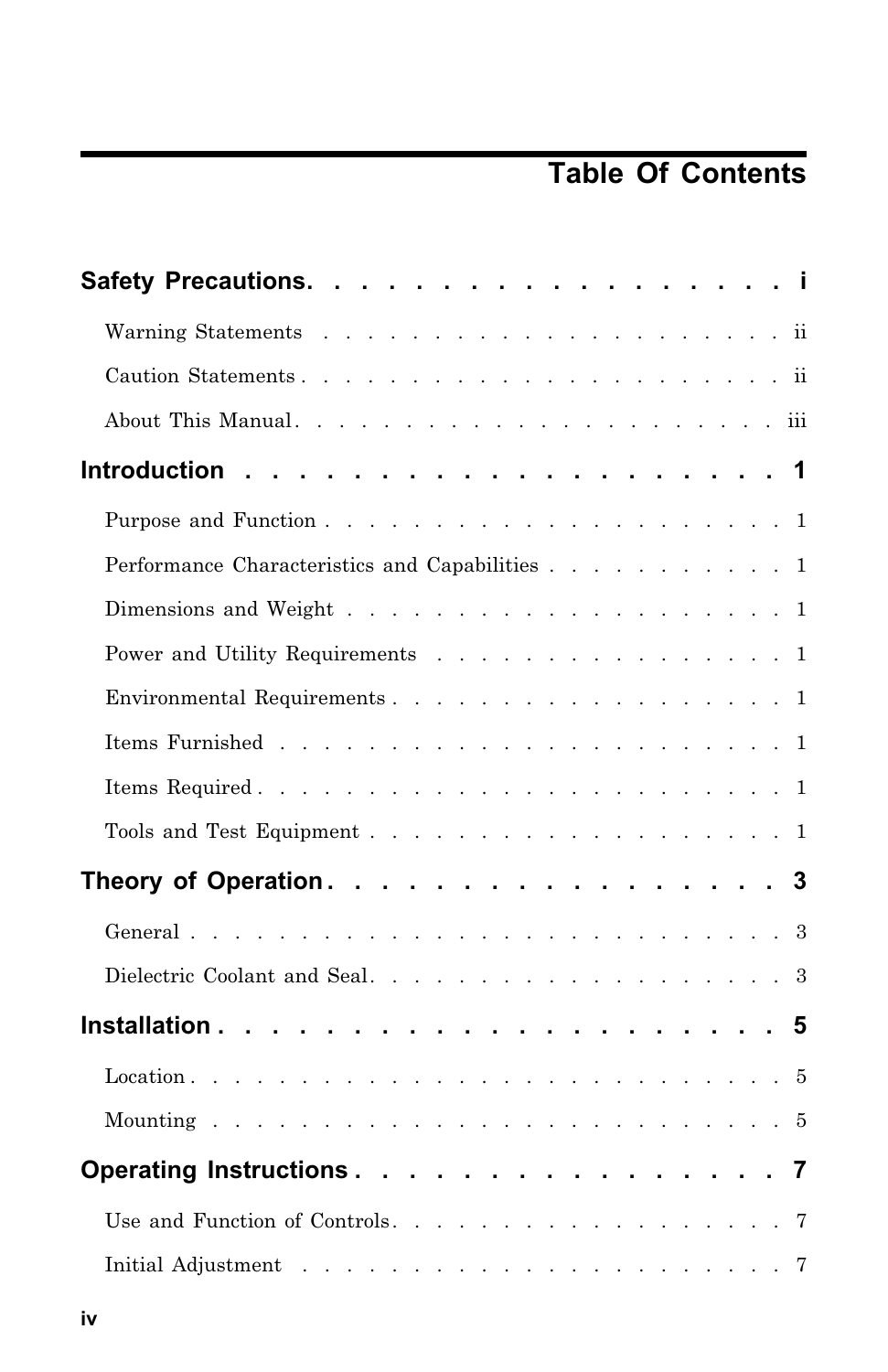| Operation Under Abnormal Conditions.    | 7      |
|-----------------------------------------|--------|
|                                         | 7      |
|                                         |        |
|                                         | 9      |
|                                         |        |
|                                         | $10\,$ |
|                                         | 10     |
|                                         | 10     |
|                                         | 10     |
|                                         | 10     |
|                                         |        |
| Preventive Maintenance 10               |        |
|                                         |        |
|                                         | 11     |
| RF Input Connector Replacement $\ldots$ | 11     |
|                                         | 11     |
|                                         | 11     |
|                                         | 12     |
|                                         | 12     |
| Diaphragm and Coolant Oil. 12           |        |
| RF Load Resistor Assembly 12            |        |
|                                         | 12     |
|                                         | 13     |
|                                         | 13     |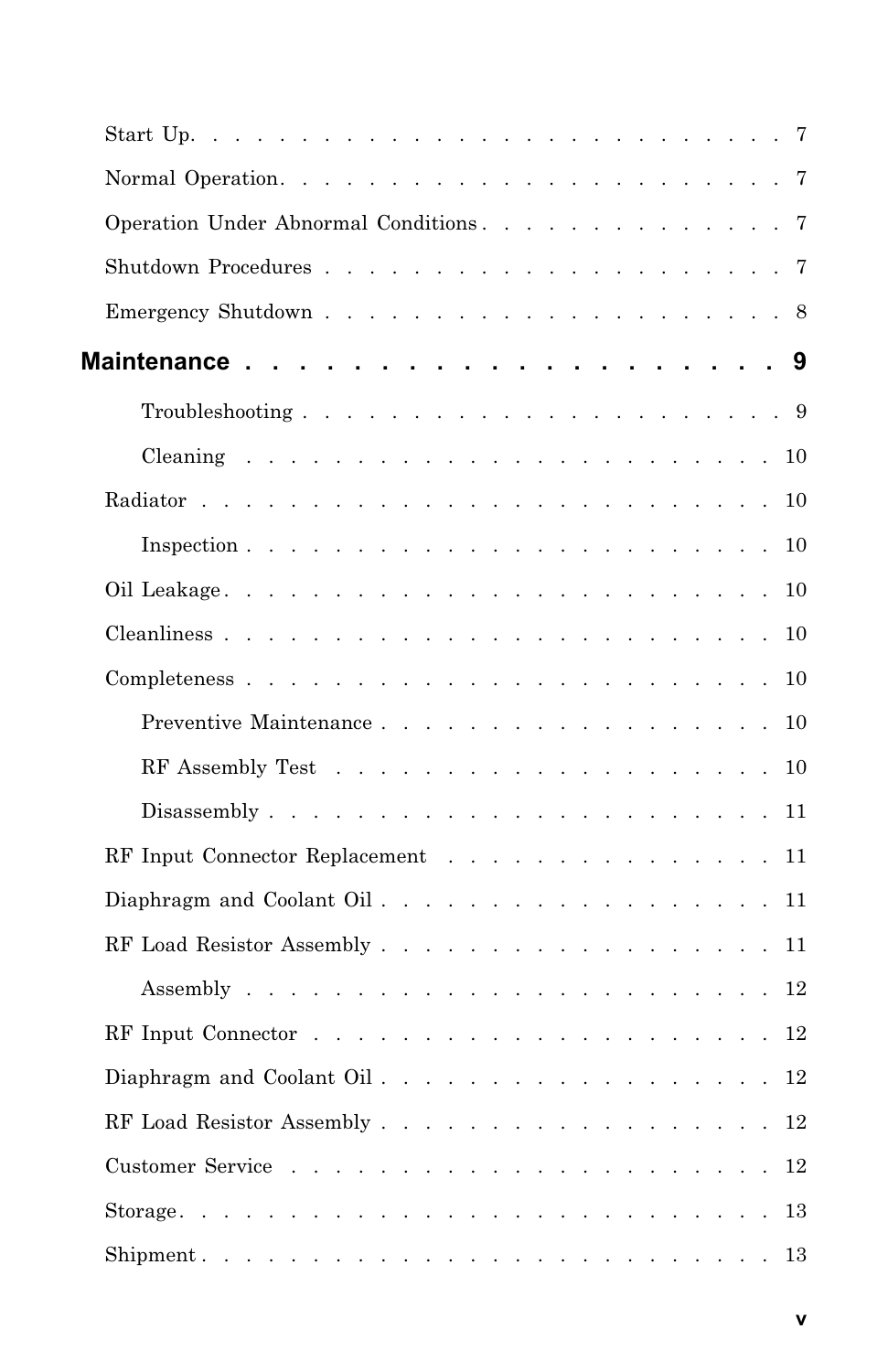| Difference Data Sheet 15 |  |  |  |  |  |  |  |  |  |  |
|--------------------------|--|--|--|--|--|--|--|--|--|--|
|                          |  |  |  |  |  |  |  |  |  |  |
|                          |  |  |  |  |  |  |  |  |  |  |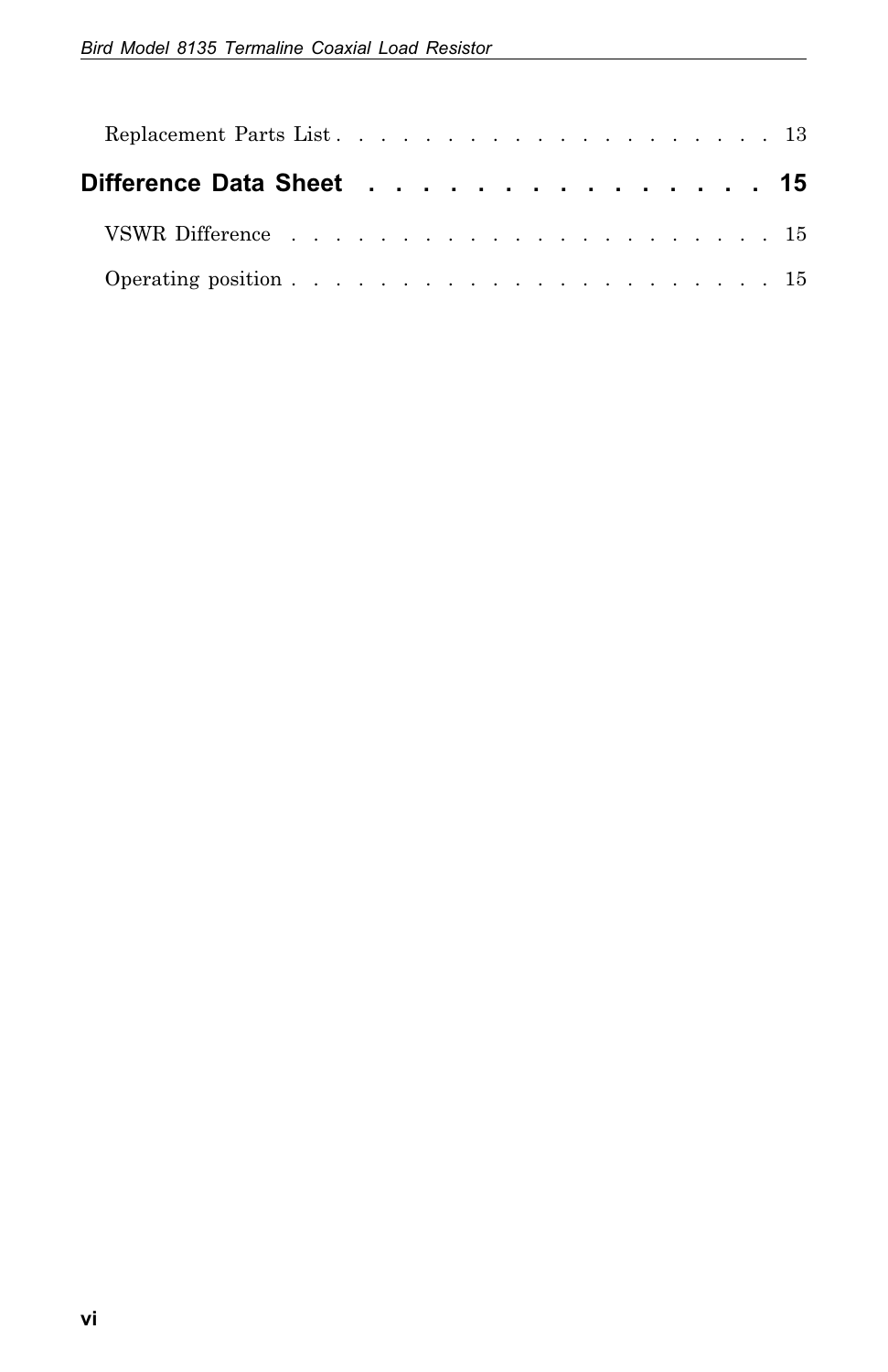## **Introduction**

| <b>Purpose and</b><br><b>Function</b>                                | The Bird Model 8135 TERMALINE Load Resistor is a por-<br>table, general purpose 50 ohm coaxial transmission line ter-<br>mination. It is a self-contained unit requiring no outside<br>power source or additional equipment. This coaxial load re-<br>sistor provides an accurate, dependable, and practically<br>non-reflective termination for adjustment, standby, and<br>testing of transmitters under nonradiating conditions. |
|----------------------------------------------------------------------|-------------------------------------------------------------------------------------------------------------------------------------------------------------------------------------------------------------------------------------------------------------------------------------------------------------------------------------------------------------------------------------------------------------------------------------|
| <b>Performance</b><br>Characteristic<br>s and<br><b>Capabilities</b> | The Model 8135 can absorb up to 150 watts continuously<br>and dissipate it harmlessly as heat over a frequency range<br>of dc to 4000 MHz. It is designed to show low reflectivity<br>throughout this range. The VSWR will be 1.1 to 1.0 maxi-<br>mum from dc to 1000 MHz, 1.2 to 1.0 maximum from 1000<br>to 2500 MHz and 1.3 to 1.0 maximum from 2000 to 4000<br>MHz.                                                             |
| <b>Dimensions</b><br>and Weight                                      | The Model 8135 is 8-13/16 inches long, 4 inches wide, and<br>6-7/16 inches high (224 x 102 x 164 mm). It has a weight of<br>6 lb (2.7 kg) net and a shipping weight of 8 lb (3.6 kg).                                                                                                                                                                                                                                               |
| Power and<br>Utility<br><b>Requirements</b>                          | Being a passive electronic device, the Model 8135 needs no<br>outside source or utility service.                                                                                                                                                                                                                                                                                                                                    |
| <b>Enviromental</b><br>Requirements                                  | The Model 8135 should be used in a dust and vibration-free<br>environment. The ambient temperature range should be<br>kept between $-40C$ and $+45C$ ( $-40F$ and $+113F$ ) for proper<br>operation. Allow at least 6 inches of clearance around the<br>load to permit an unimpeded access of convection air cur-<br>rents to the load.                                                                                             |
| Items<br><b>Furnished</b>                                            | The RF input connector, located on the front face of the unit,<br>is a Female N. It is a special "Quick-Change" design permit-<br>ting rapid and easy interchange with other Bird AN type<br>"QC" connectors. This instruction book is the only other<br>item provided.                                                                                                                                                             |
| ltems<br><b>Required</b>                                             | The only other item required is a matching connector on the<br>coaxial transmission line.                                                                                                                                                                                                                                                                                                                                           |
| Tools and<br>Test<br><b>Equipment</b>                                | Only simple tools like screwdrivers are needed to disassem-<br>ble the Model 8135. A resistance bridge or ohmmeter with<br>an accuracy of one percent or better at 50 ohms is useful for<br>checking the resistance value of the RF section assembly.                                                                                                                                                                               |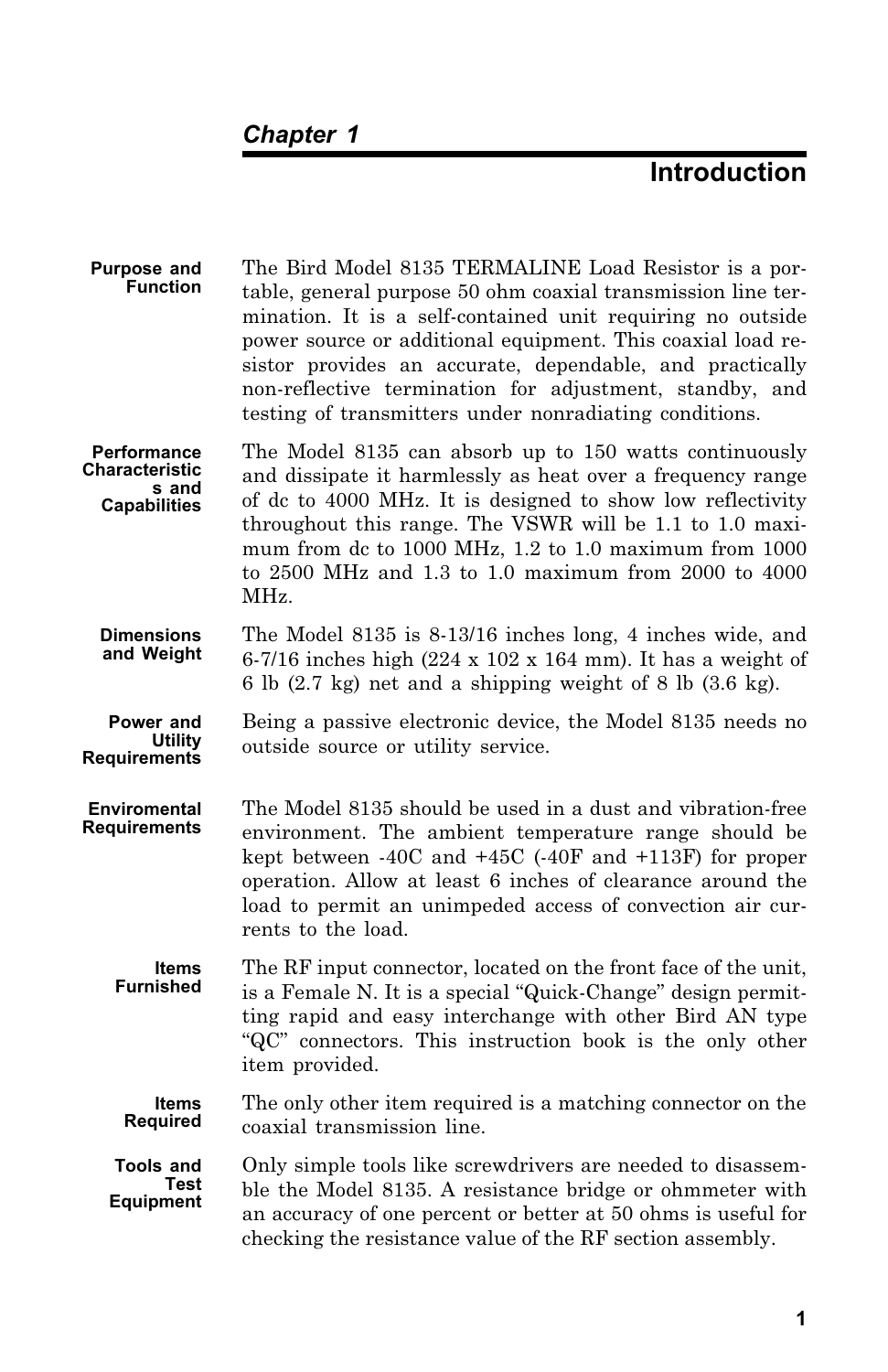## *SPECIFICATIONS*

| Impedance                                                                            | 50 ohms nominal                                                                                 |  |  |  |  |  |  |
|--------------------------------------------------------------------------------------|-------------------------------------------------------------------------------------------------|--|--|--|--|--|--|
| VSWR                                                                                 | $1.1:1.0$ maximum dc-1000 MHz<br>1.2:1.0 maximum 1000-2500 MHz<br>1.3:1.0 maximum 2500-4000 MHz |  |  |  |  |  |  |
| Connectors                                                                           | Female N "QC" type<br>(normally supplied)                                                       |  |  |  |  |  |  |
| Power Range                                                                          | 150 W continuous                                                                                |  |  |  |  |  |  |
| Frequency Range                                                                      | $DC-4000$ MHz                                                                                   |  |  |  |  |  |  |
| Dimensions                                                                           | $8-13/16"L \times 4"W \times 6-7/16"H$<br>$(224 \times 102 \times 164 \text{ mm})$              |  |  |  |  |  |  |
| Ambient Temperature                                                                  | $-40C$ to $+45C$ ( $-40F$ to $+113F$ )                                                          |  |  |  |  |  |  |
| Cooling Method                                                                       | Dielectric liquid & air convection                                                              |  |  |  |  |  |  |
| Weight, Nominal                                                                      | 6 lb $(2.7 \text{ kg})$                                                                         |  |  |  |  |  |  |
| <b>Operating Position</b>                                                            | Horizontal only                                                                                 |  |  |  |  |  |  |
| Finish                                                                               | Grey Powder Coat Paint                                                                          |  |  |  |  |  |  |
| NOTE - See Difference Data Sheet, Chapter 6, for additional 8135A<br>specifications. |                                                                                                 |  |  |  |  |  |  |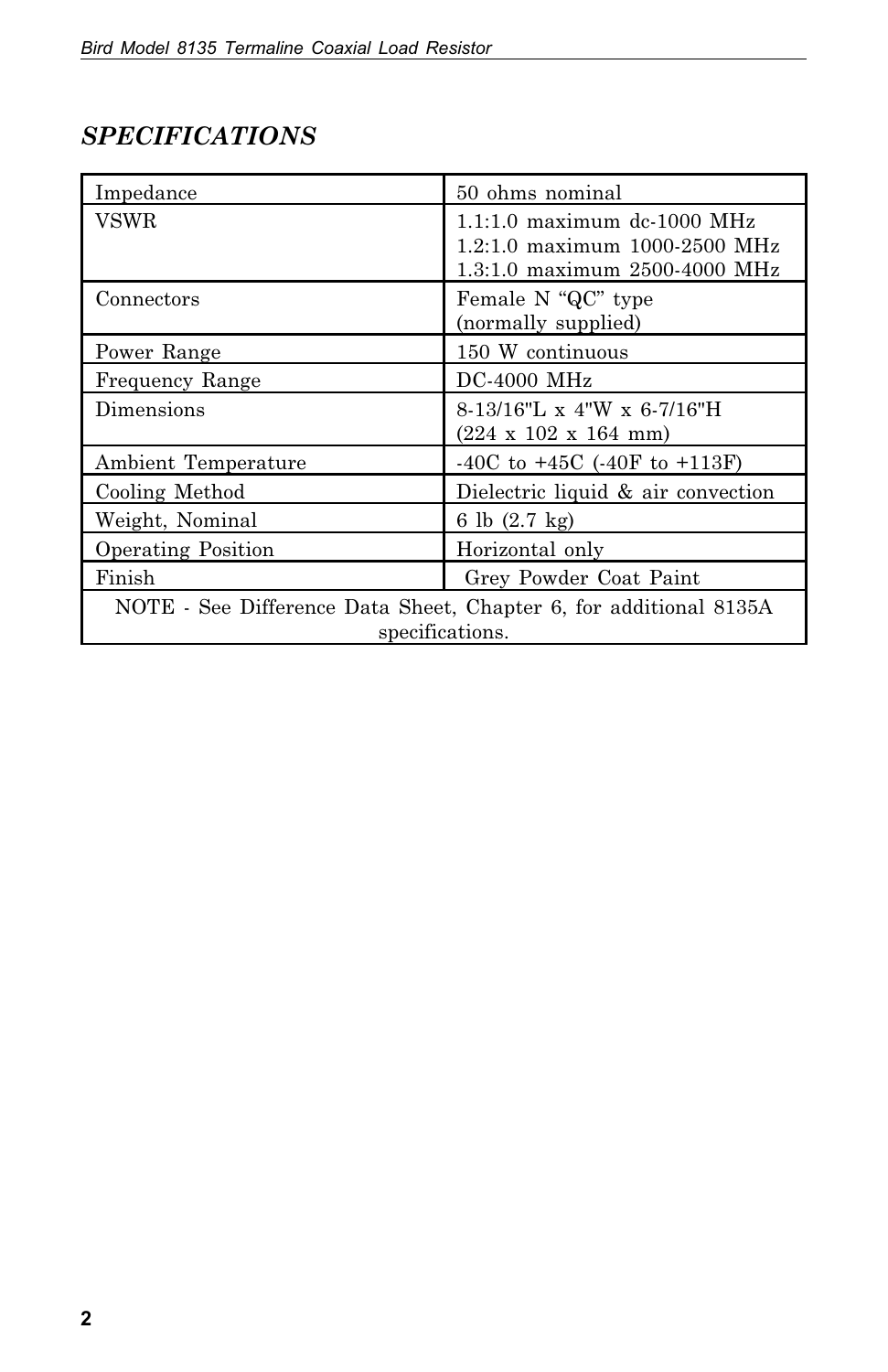## **Theory of Operation**

- **General** The Model 8135 TERMALINE Load consists essentially of a cylindrical film type resistor immersed in dielectric coolant. The resistor, individually selected for its accuracy, is enclosed in a special tapered housing which provides a linear reduction in surge impedance directly proportional to the distance along the load resistor. This produces the uniform, practically reflectionless line termination over the stated frequencies of the load.
- **Dielectric Coolant and Seal** The coolant oil is chosen for its desirable dielectric properties and thermal characteristics. Cooling of the load is accomplished by natural fluid and air convection. The dielectric coolant, 0.1 gallon, carries the electrically generated heat from the resistor to the walls of the cylindrical cooling tank.

The tank is encased in a set of heavy gauge metal radiating fins, which are firmly pressed on the cylinder. The heat from the oil is transferred to the surrounding air by the radiating fins.

A synthetic rubber diaphragm located in the rear dome of the load allows the coolant to expand as the temperature rises.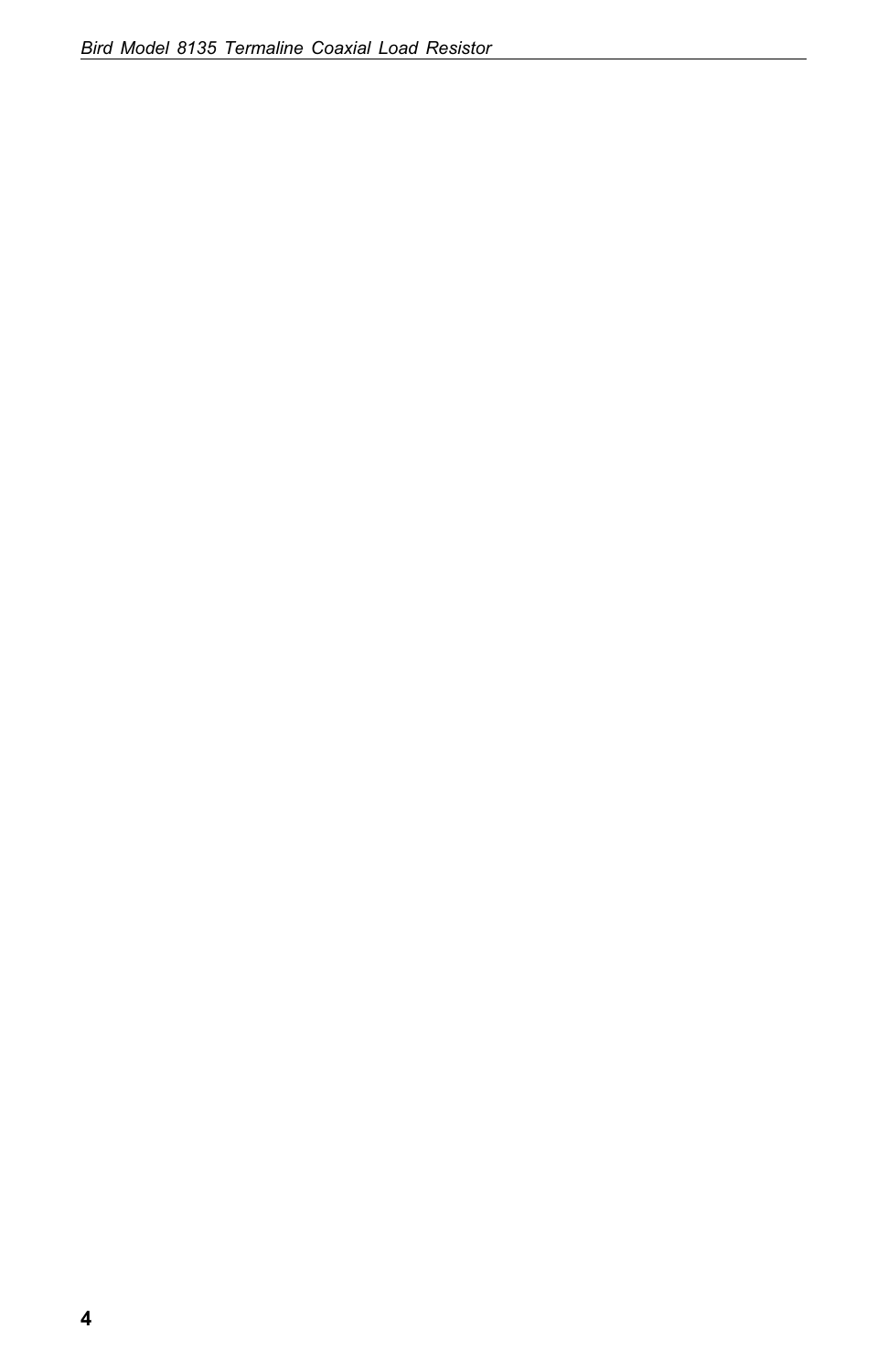### **Installation**

- **Location** Free air circulation around the Model 8135 TERMALINE Load is essential. Keep the load in the clear, and do not place it near heated surfaces. The Model 8135 should have at least a 6 inch clearance on all sides. Keep the space above the unit unobstructed for good air circulation. This load is to be mounted only in a horizontal position to insure that the load resistor will always be immersed in the coolant.
- **Mounting** The Model 8135 may be fastened to a work or test bench. To do this, remove the four rubber bumpers from the bottom of the radiator. These bumpers are fastened to the corners of the bottom radiator brace by 8-32 studs which are set permanently into the rubber feet. The bumpers unscrew easily by hand. The holes are threaded for 8-32 screws. The fasteners must be placed up through the bench and into the load. These holes are on a  $3 \times 7$  inch rectangle (76 x 178 mm).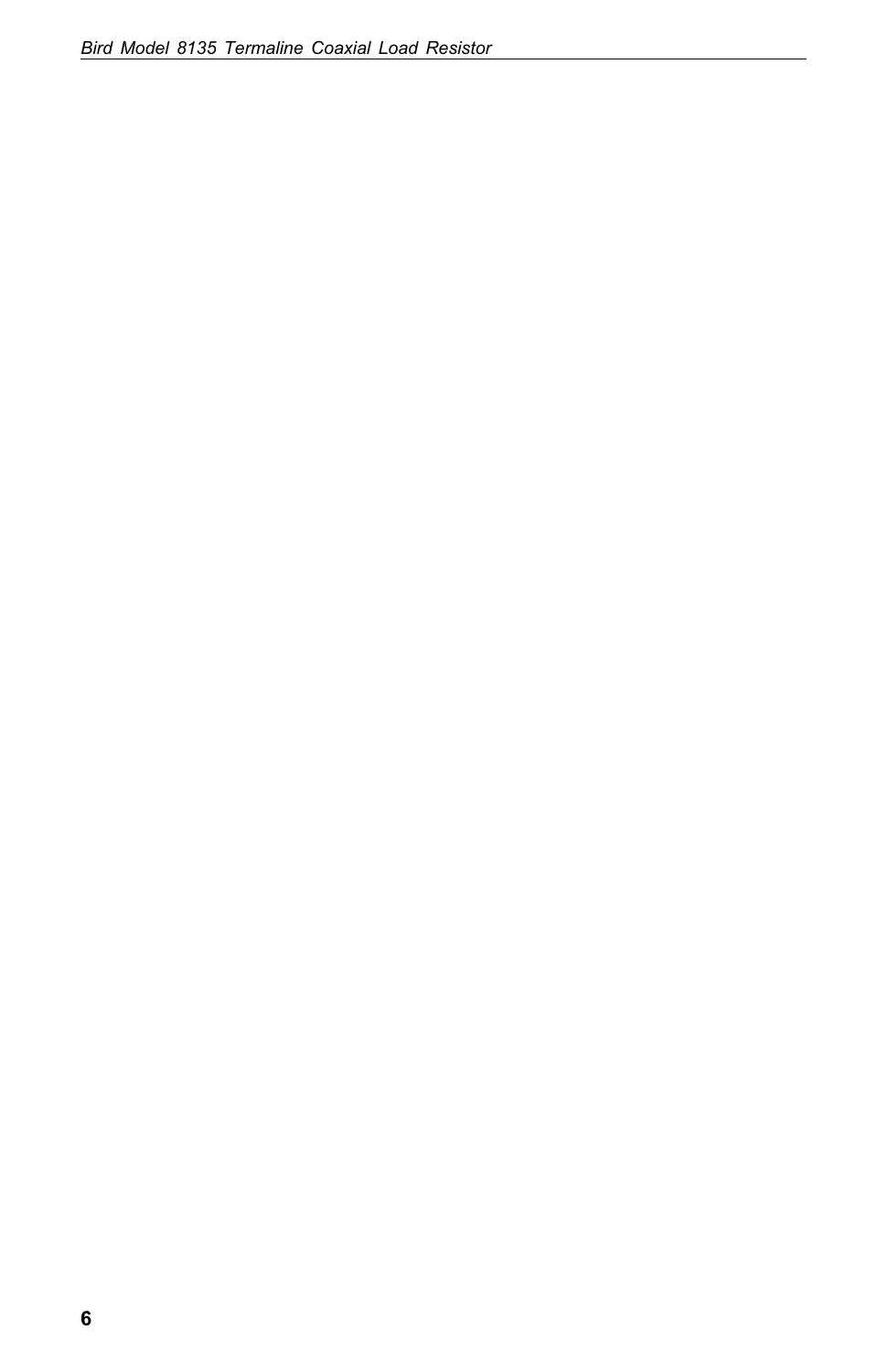### **Operating Instructions**

| Use and<br>Function of<br><b>Controls</b> | The Model 8135 is a passive electronic device and therefore<br>has no controls to operate. |
|-------------------------------------------|--------------------------------------------------------------------------------------------|
| Initial<br>Adjustment                     | No adjustments or setting are required.                                                    |

- **Start Up** Connect the Model 8135 TERMALINE Load to the transmitting equipment under test with 50 ohm coaxial cable such as RG213/U or equal, and a Male N type plug (UG-21E/U or equal) which mates with the RF Input connector of the load. After the transmitter has been connected to the load, proceed according to the transmitter manufacturer's instructions. When reconnecting the antenna, it may become necessary to readjust the transmitter due to possible differences in VSWR.
- **Normal Operation** Being a passive device, the Model 8135 will function without an operator in attendance provided its stated performance limits are not exceeded. WARNING

When power is in the upper range of the load's capacity, the radiator will become hot - care should be used in touching the equipment.

> **CAUTION** Do not operate this equipment continuously above the rated 150 W.

**Operation Under Abnormal Conditions** The Model 8135 can be subjected to moderate overloads for short periods of time, providing a sufficient amount of time is allowed between intervals for adequate cooling. An example would be 250 watts for a maximum of 5 minutes, allowing at least a 20 minute interval for cooling between power applications.

**Sutdown Procedures** There is no way to turn off the Model 8135; power must be shut off at the RF source instead.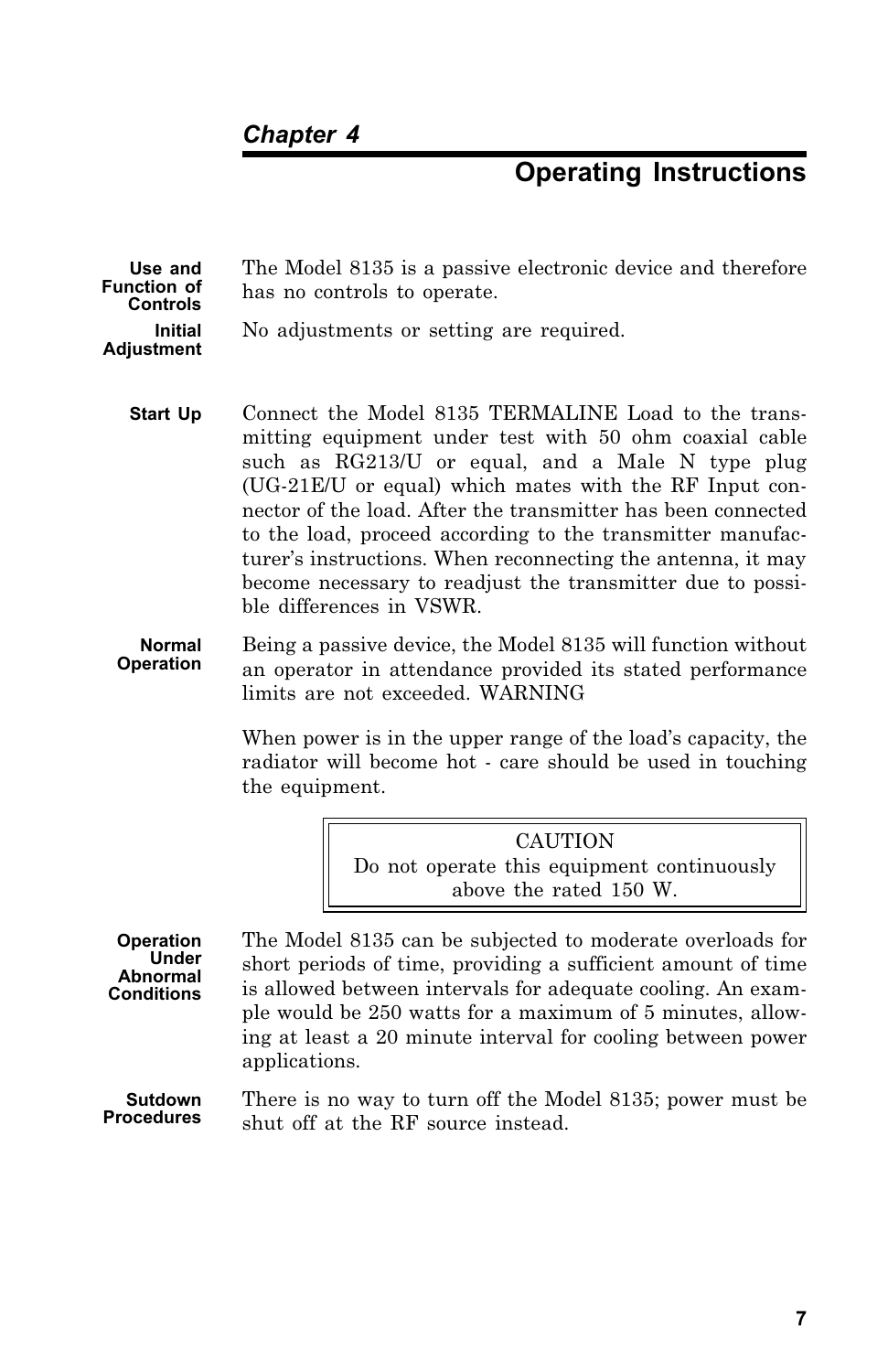**Emergency Shutdown** Power must be shut off from the RF source as in the above procedure.

#### WARNING

Never attempt to disconnect the equipment from the transmission line while RF power is being applied. Leaking RF energy is a potential health hazard.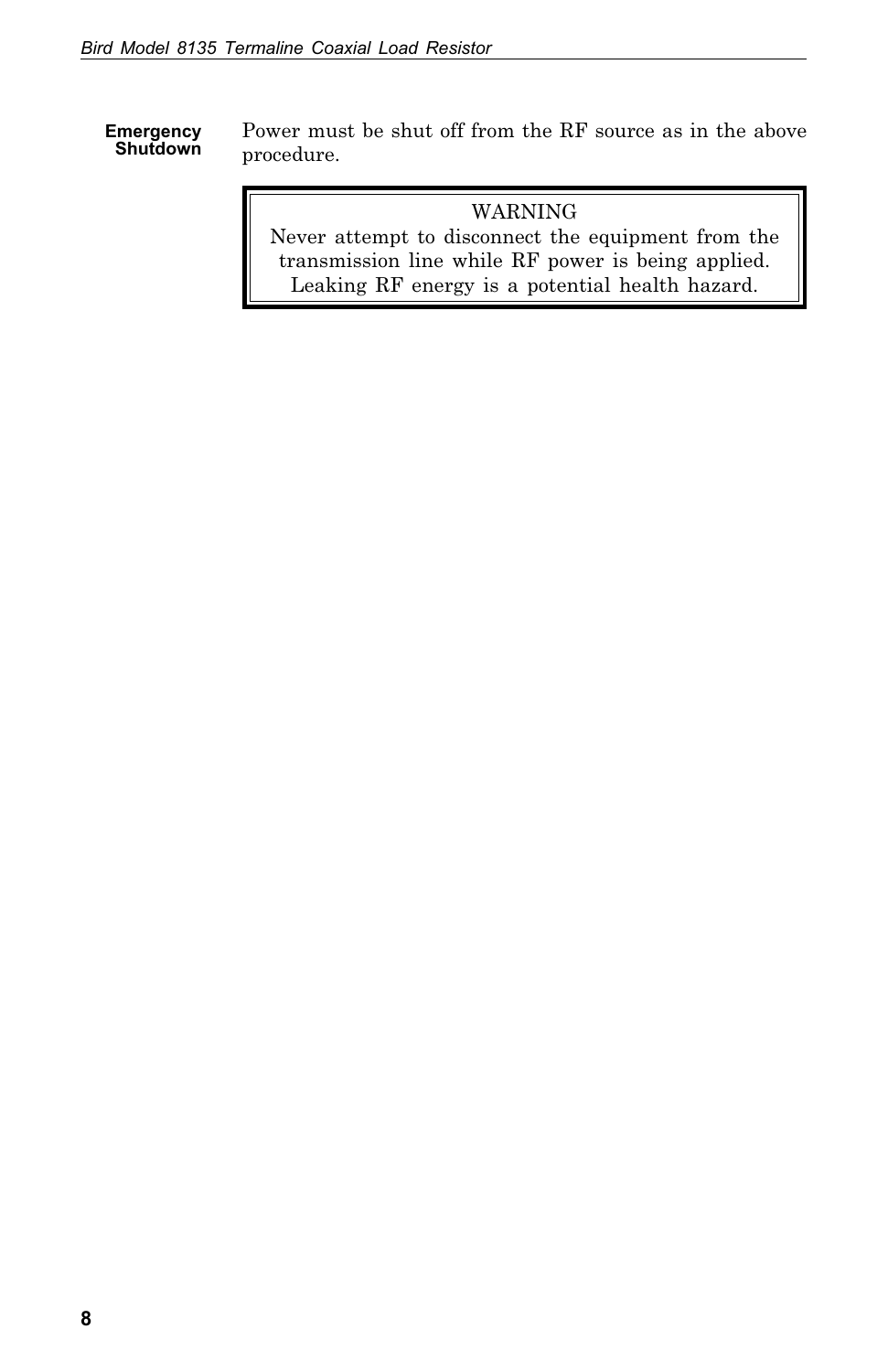### **Maintenance**

#### *Troubleshooting*

For corrections requiring repair or replacement of components, refer to the appropriate section for your specific model.

**PROBLEM POSSIBLE CAUSE REMEDY** Lakage of coolant oil around clamping band or radiator housing Clamping bands not tight Tighten slightly with screwdriver Faulty O-Ring (front) Replace per para Disassembly, RF Load Resistor Assembly Faulty diaphragm (rear) Replace per para Disassembly, Diaphragm and Coolant Oil Overheating of the radiator Transmitter power too high Reduce transmitter power Coolant oil level too low Add more coolant oil to the radiator per para Disassembly, Diaphragm and Coolant Oil Faulty RF section assembly Replace per para Disassembly, RF Load Resistor Assembly High and low dc resistance values per para RF Assembly Test Faulty RF input connector Replace per para Disassembly, RF Input Connector Replacement Loose RF input connector Tighten with a screwdriver

*Table 1 Troubleshootin g*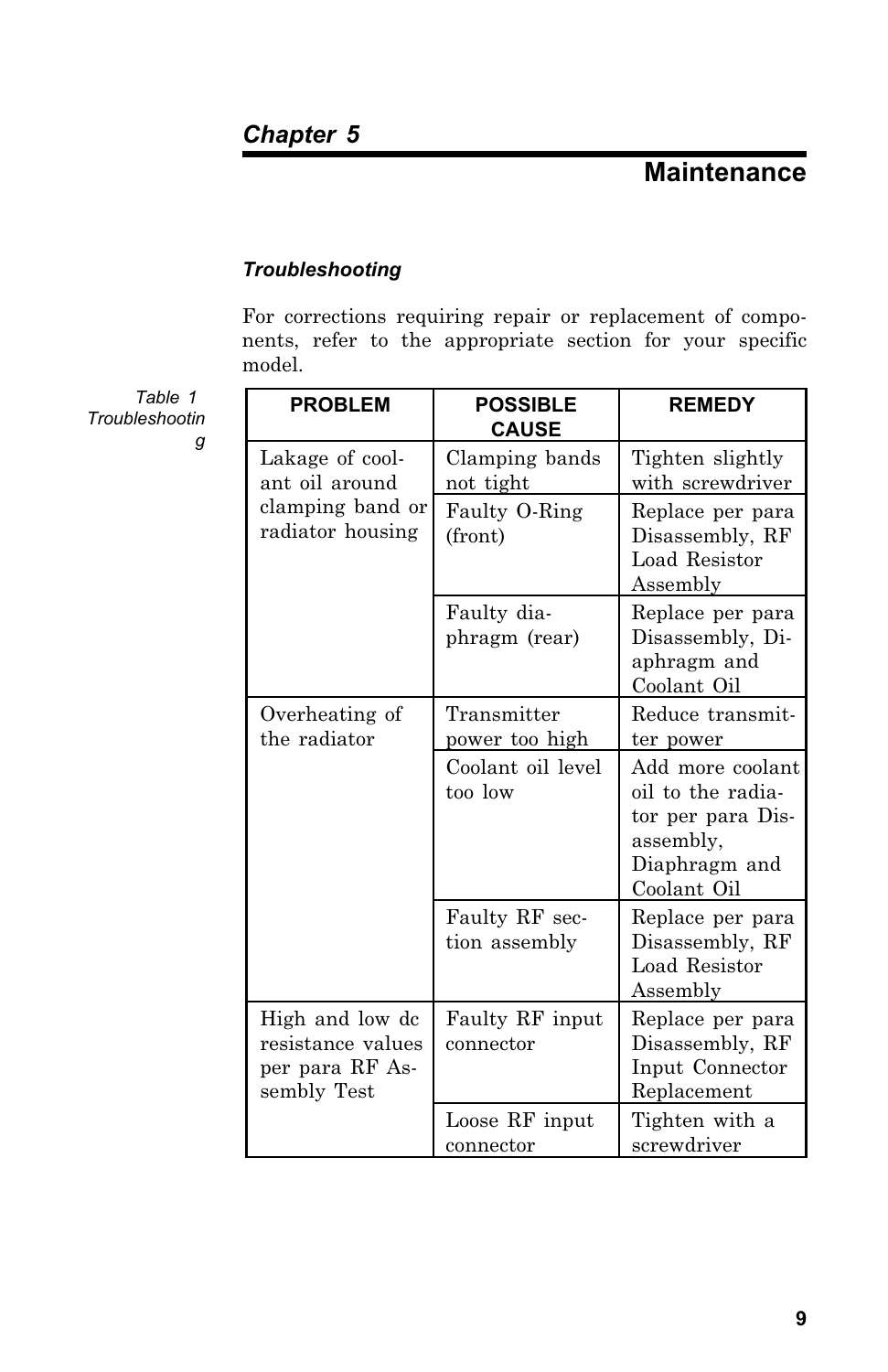#### *Cleaning*

**Radiator** The principle maintenance required by the operator will be the cleaning of the radiator fins. Keep the radiator of the Model 8135 Termaline Load clean and free of dust. Wipe away the accumulated dust and grime with a soft clean cloth. If the insulator or metallic contact surfaces of the RF input connector should become dirty or grimy, clean carefully with a soft clean cloth. Use self-drying, spray or aerosol contact cleaner that leaves no residue on the inaccessible portions of the connector.

#### *Inspection*

Periodic Inspection - with the rugged and simple construction of the Model 8135 Termaline Load, periodic inspection will be necessary at only about six month intervals. Inspection should include the items listed below:

- **Oil Leakage** Check for coolant oil seepage around the radiator tank, and particularly at the front and back around the underside of the clamping bands. See paragraph 5.1, Troubleshooting, if leakage is observed. Check tightness of the clamping bands, both front and back.
- **Cleanliness** Check for cleanliness of the radiator fins and the RF connector. Proceed as in paragraph Cleaning.
- **Completeness** Inspect the Model 8135 Termaline Load for completeness and general condition of the equipment.

#### *Preventive Maintenance*

Most of the preventive maintenance procedures are covered in the previous paragraph 5.5, Inspection. If any portions of the radiator are corroded or rusted, clean the area carefully with a fine flint sandpaper, and touch up the grey enamel.

#### *RF Assembly Test*

DC Resistance - Check the condition of the load resistor by accurate measurement of the dc resistance between the inner and outer conductors of the RF input connector. Use a resistance bridge or ohmmeter with an accuracy of one percent or better at 50 ohms for this purpose. The measured resistance should be nominal 50 ohms. For greater accuracy, the resistance of the load should be carefully checked prior to use at ambient room temperature. This resistance value should be recorded and used as a reference. Subsequent resistance measurements should not deviate more than two percent from this value.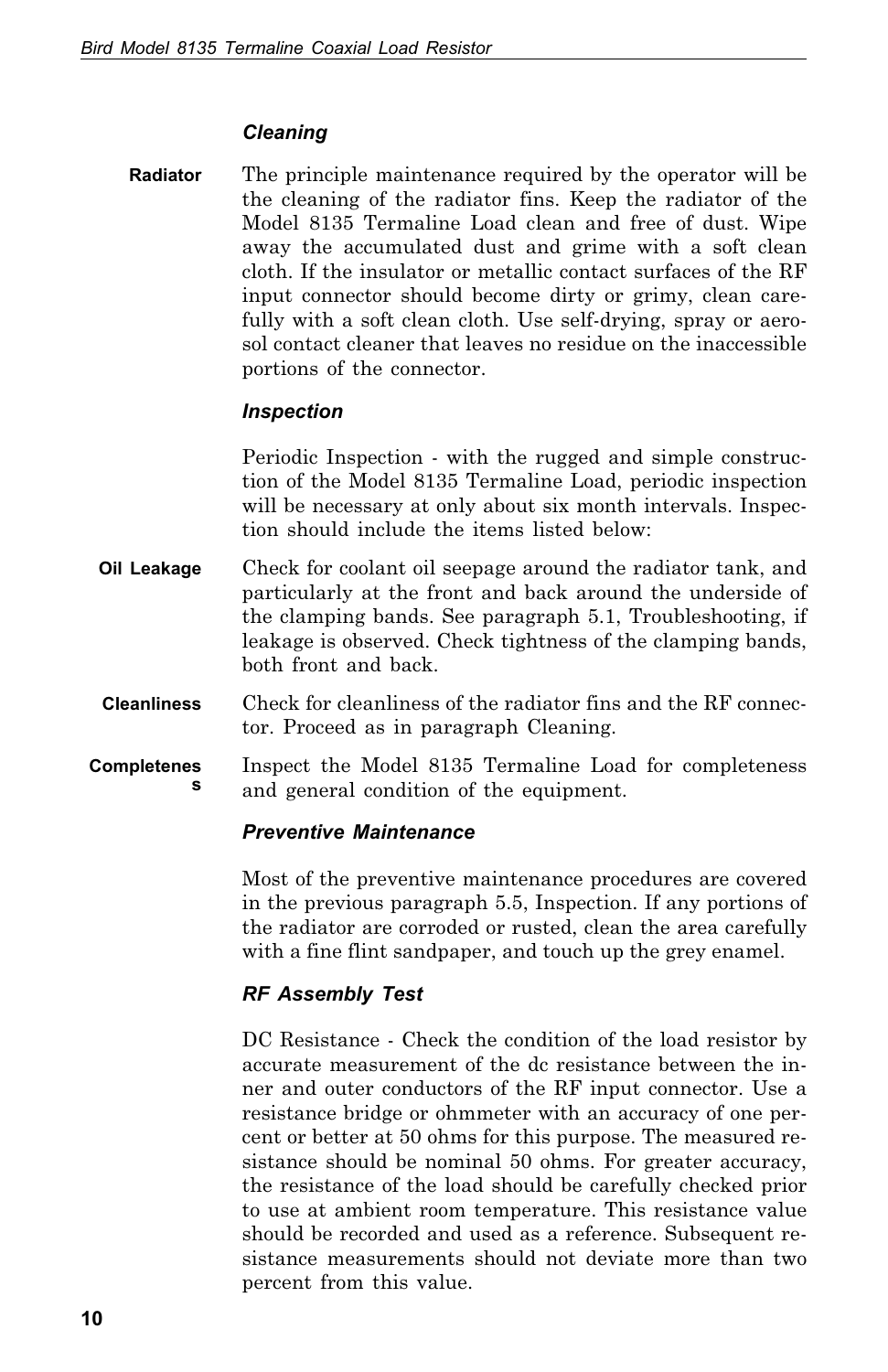#### *Disassembly*

There are no special techniques required for the repair or replacement of components in the Model 8135 TERMALINE Load. A screwdriver is the only tool needed. The paragraphs below outline component removal.

**RF Input Connector Replacement**

The input connector is a patented "Quick-Change" design which permits easy interchange with the use of only a screwdriver. This process does not interfere with the essential coaxial continuity of the load resistor RF input or the coolant oil seal. For replacement, proceed as follows:

- 1. Remove the four 8-32 x 5/16 inch round head machine screws from the corners of the RF connector.
- 2. Pull the connector straight out of its socket.

#### **Diaphragm and Coolant Oil** Remove the diaphragm to replace or examine the coolant oil. Replacement of the diaphragm and coolant oil are outlined in the following steps:

- 1. Stand the load vertically, with the back end up.
- 2. Loosen the clamp screw until clamping band is released.
- 3. Remove the diaphragm cover and lift diaphragm from back end of radiator tank. If the diaphragm is no longer pliable or shows signs of surface cracks, replace it.
- 4. The coolant oil level should be about one inch below the top of the radiator cylinder. If the oil appears to be contaminated, replace it.

To replace the load resistor assembly, proceed as follows:

**Assembly**

**RF Load Resistor**

- 1. Stand load vertically, connector end up.
- 2. Loosen clamp screw until clamping band is released.
- 3. Lift load resistor assembly straight up out of the cylinder, allowing the coolant to drip back into cylinder.
- 4. Inspect the O-Ring seal which is located just inside the mounting flange of the resistor assembly.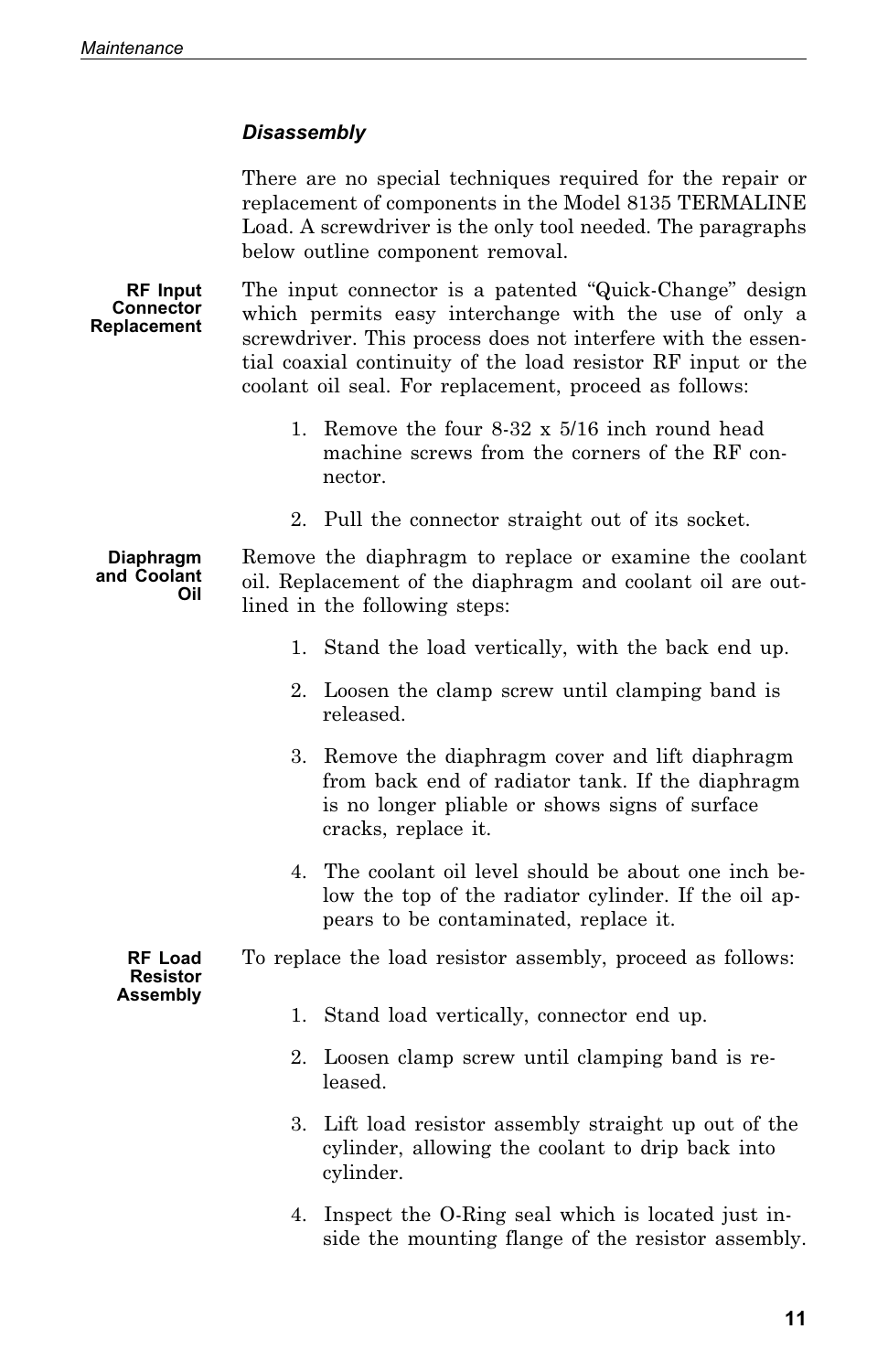DO NOT reuse the O-Ring if it is no longer pliable or shows signs of surface cracks.

#### *ASSEMBLY*

**RF Input Connector** Reverse the procedure in the RF Input Connector Replacement paragraph to install a new connector. Be sure that the projecting center contact pin on the connector is carefully engaged and properly seated with the mating socket of the load resistor input.

**Diaphragm and Coolant Oil** To reassemble, reverse the procedure in the Diaphragm and Coolant oil paragraph.

**RF Load Resistor Assembly** To replace the load assembly, reverse the procedure in the RF Load Resistor Assembly paragraph.

**Customer Service** Any maintenance or service procedure beyond the scope of those provided in this section should be referred to a qualified service center. Bird Electronic Corporation maintains complete repair and calibration facilities.

#### **Service Group**

#### **U.S.A. Sales and Manufacturing**

Bird Electronic Corporation 30303 Aurora Road Cleveland (Solon), Ohio 44139-2794 Phone: (440) 248-1200 Fax: (440) 248-5426

#### **Sales Offices**

For the location of the sales office nearest you, give us a call or visit our Web site at:

http://www.bird-electronic.com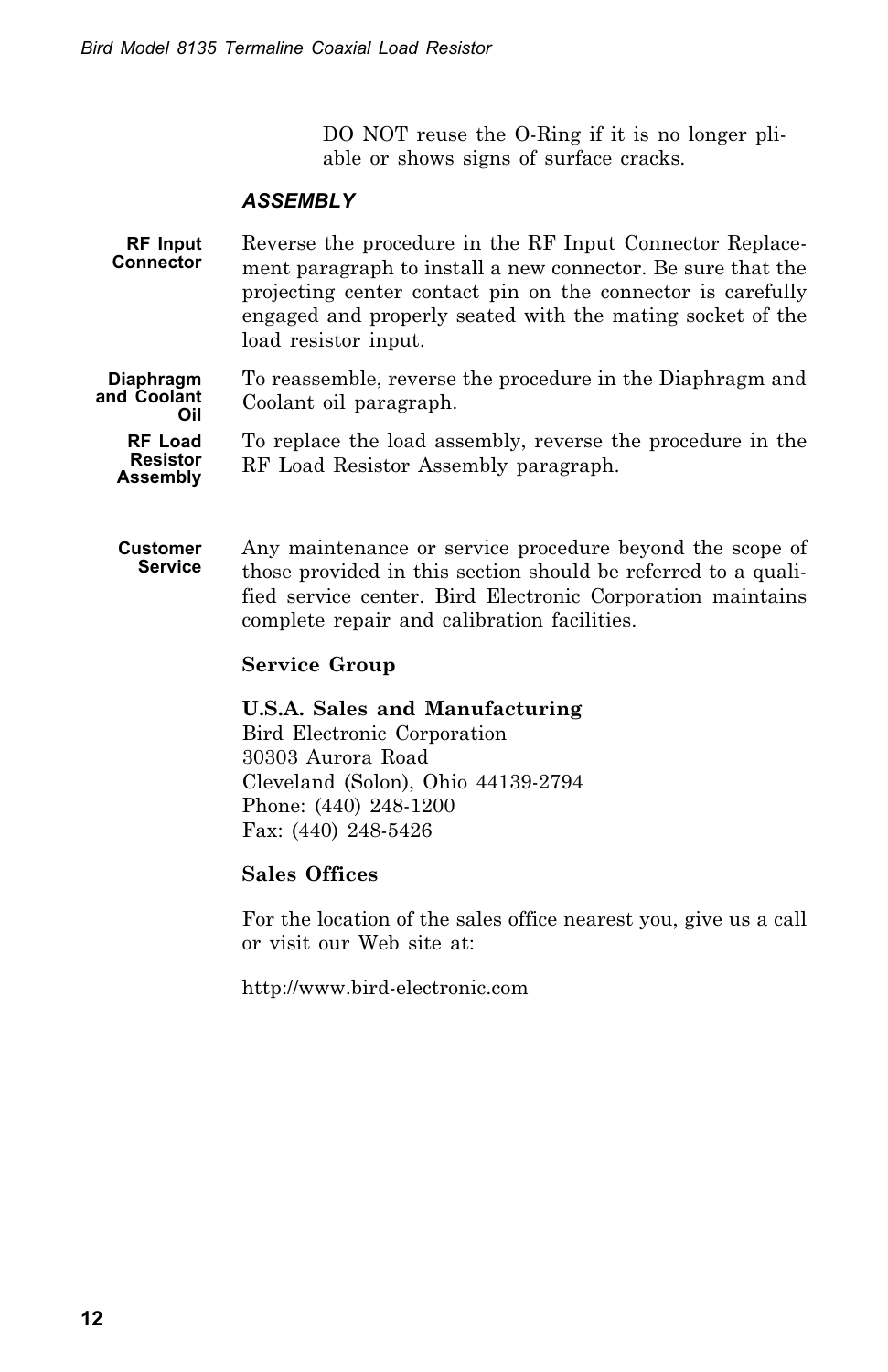| <b>Storage</b>  | No special preparations for storage are necessary other than<br>covering the load to keep it dust free. Store in a dry and<br>dust-free environment. Keeping the ambient temperature<br>within the -40C to +45C (-40F to +113F) working range is<br>preferable. |
|-----------------|-----------------------------------------------------------------------------------------------------------------------------------------------------------------------------------------------------------------------------------------------------------------|
| <b>Shipment</b> | Wrap the RF connector with padding and tape it securely.<br>Pack and brace the Model 8135 in a suitable shipping con-<br>tainer. A corrugated paper box should suffice. It is not nec-<br>essary to remove the dielectric coolant before shipping.              |

**Replacement Parts List** Model 8135

| <b>Item</b>    | Qty.           | <b>Description</b>        | <b>Part Number</b> |
|----------------|----------------|---------------------------|--------------------|
|                |                | RF load resistor assembly | 8130-015           |
| $\overline{2}$ |                | Radiator                  | 2400-025           |
| 3              |                | O-Ring seal               | $5 - 229$          |
| 4              | 2              | Clamping band assembly    | 7500-254           |
| 5              |                | Diaphragm                 | 2400-015           |
|                |                | Diaphragm cap             | 2400-050           |
| 7              |                | Connector                 | *See Below         |
| 8              | $0.1$ gallon   | Coolant Oil               | $5-030-1$          |
|                | $(0.4$ liters) |                           | (1 pint container) |

| *Available QC Type Connectors |          |                              |          |  |  |  |  |  |  |
|-------------------------------|----------|------------------------------|----------|--|--|--|--|--|--|
| N-Female                      |          | 4240-062 LT-Female           | 4240-018 |  |  |  |  |  |  |
| N-Male                        |          | 4240-063 LT-Male             | 4240-012 |  |  |  |  |  |  |
| HN-Female                     |          | 4240-268 C-Female            | 4240-100 |  |  |  |  |  |  |
| HN-Male                       | 4240-278 | C-Male                       | 4240-110 |  |  |  |  |  |  |
| LC-Female                     |          | 4240-031 UHF-Female (SO-239) | 4240-050 |  |  |  |  |  |  |
| LC-Male                       |          | 4240-025 UHF-Male (PL-259)   | 4240-179 |  |  |  |  |  |  |
| 7/8" EIA Air Line 4240-002    |          |                              |          |  |  |  |  |  |  |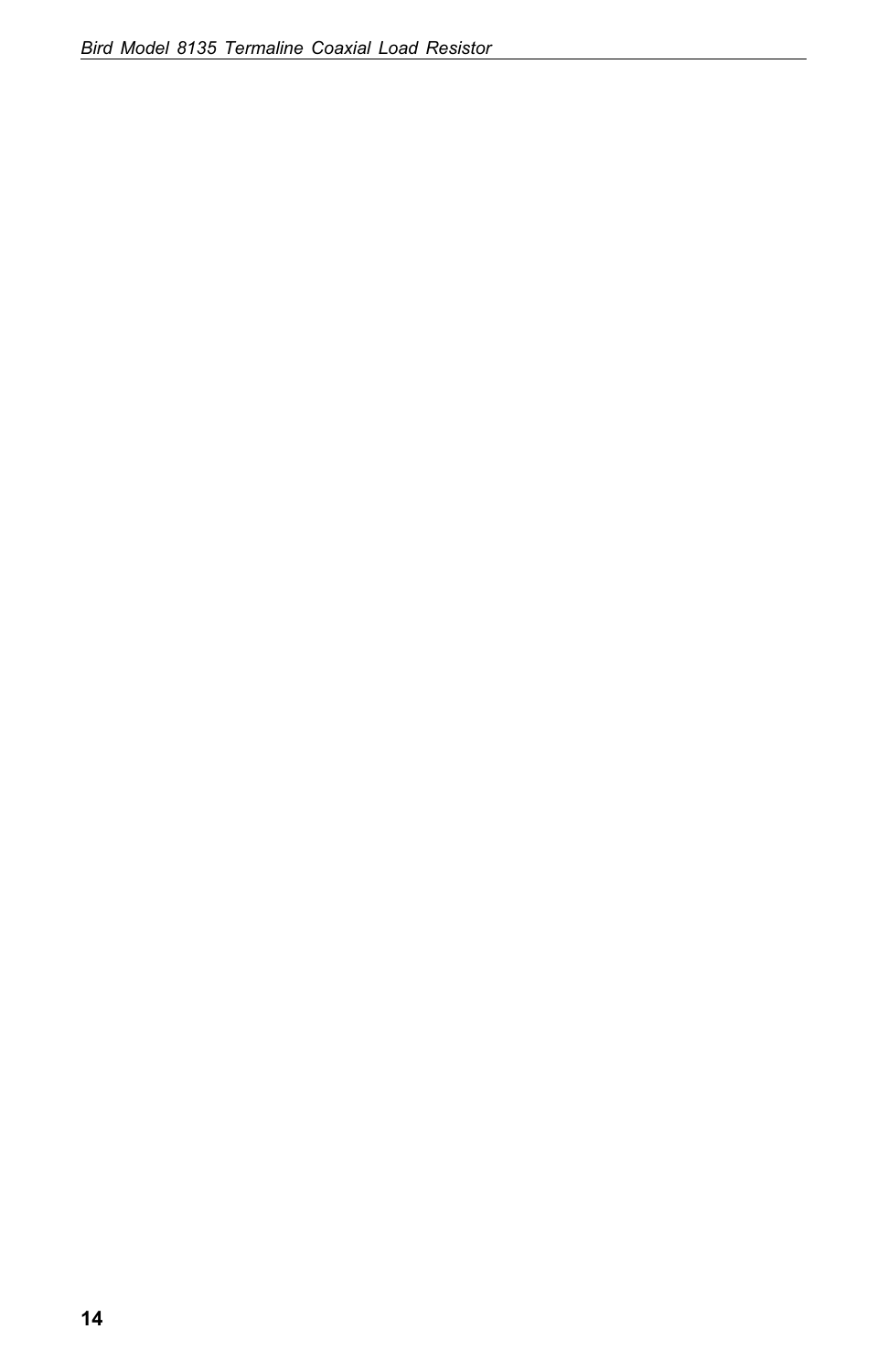## **Difference Data Sheet**

#### *MODEL 8135A TERMALINE LOAD RESISTOR*

The Model 8135A is identical to the Model 8135 electrically and physically. It has, however, a special RF section which provides special peak power handling capabilities. It will handle up to 35 kW peak power with a pulse width of one microsecond. For further information on peak power ratings, contact the factory.

When ordering a new RF section for the Model 8135A, order part number 8130-022. All other part numbers remain the same.

**VSWR Difference** Less than 1.1 to 1.0 maximum dc to 1000 MHz. Less than 1.2 to 1.0 maximum 1000 to 4000 MHz.

**Operating Position** Horizontal or vertical with connector end down.